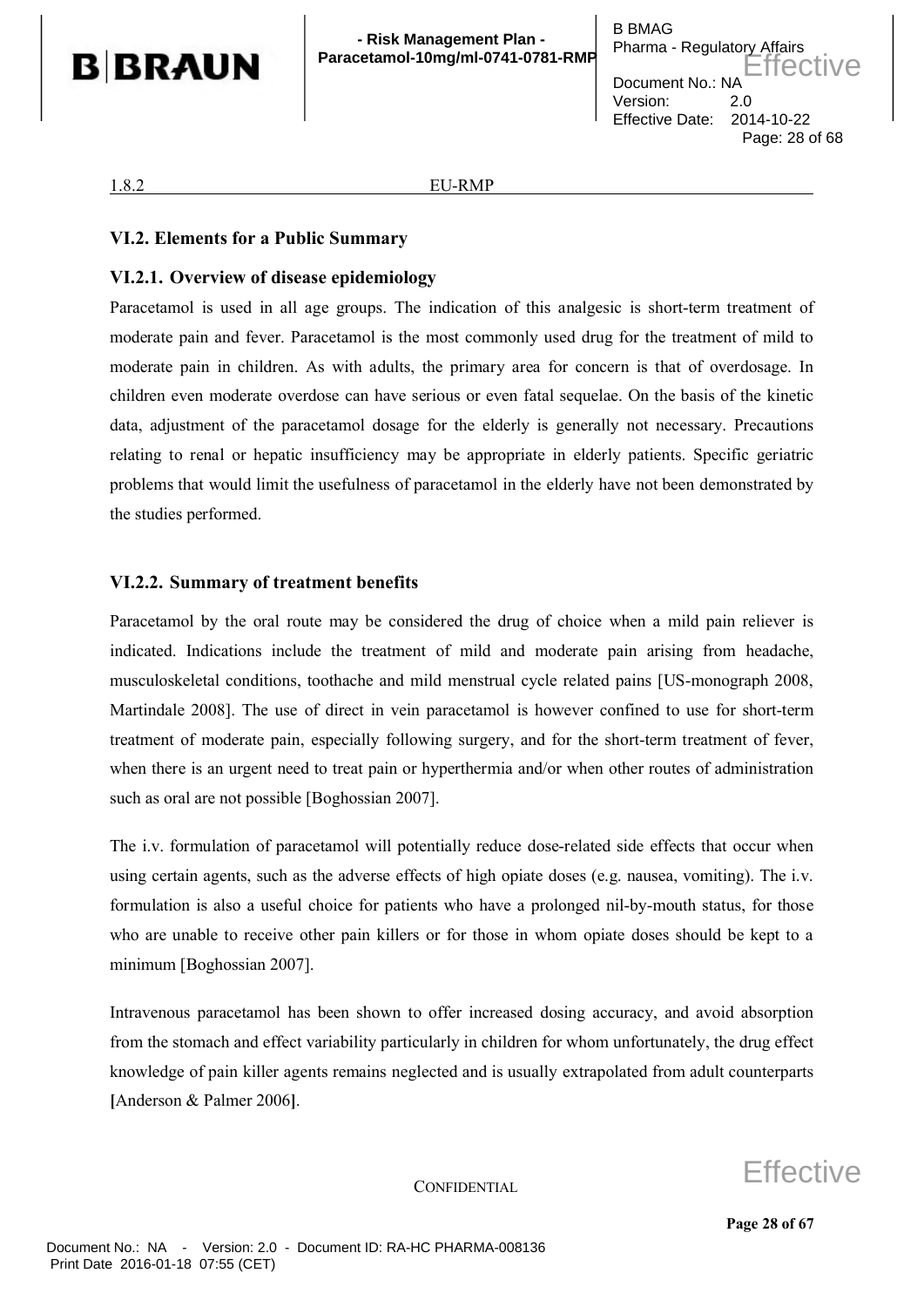

**- Risk Management Plan - Paracetamol-10mg/ml-0741-0781-RMP**

## 1.8.2 EU-RMP

## **VI.2.3. Unknowns relating to treatment benefits**

Given the long-term experience with paracetamol plenty of data regarding its treatment benefits are available today. However, clinical experience of the i.v. administration of paracetamol in pregnant / lactating women as well as in preterm neonates is limited. This is therefore included as missing information in this RMP.

| <b>Important identified risks</b>                                                                                                                 |                                                                                                                                                                                                                                                                                                                                                                                                                                                                                                                                                                                                                                                                                                                                                                                                                                                                                                                                                                                                                                                                                                                                                                                                                                                                                             |                                                                                                                                                                                                                                                                                                                                                                                                                                                    |  |  |  |
|---------------------------------------------------------------------------------------------------------------------------------------------------|---------------------------------------------------------------------------------------------------------------------------------------------------------------------------------------------------------------------------------------------------------------------------------------------------------------------------------------------------------------------------------------------------------------------------------------------------------------------------------------------------------------------------------------------------------------------------------------------------------------------------------------------------------------------------------------------------------------------------------------------------------------------------------------------------------------------------------------------------------------------------------------------------------------------------------------------------------------------------------------------------------------------------------------------------------------------------------------------------------------------------------------------------------------------------------------------------------------------------------------------------------------------------------------------|----------------------------------------------------------------------------------------------------------------------------------------------------------------------------------------------------------------------------------------------------------------------------------------------------------------------------------------------------------------------------------------------------------------------------------------------------|--|--|--|
| <b>Risk</b>                                                                                                                                       | What is known                                                                                                                                                                                                                                                                                                                                                                                                                                                                                                                                                                                                                                                                                                                                                                                                                                                                                                                                                                                                                                                                                                                                                                                                                                                                               | Preventability                                                                                                                                                                                                                                                                                                                                                                                                                                     |  |  |  |
| Overdose / Error while<br>administering the drug<br>(due to confusion<br>between ml and mg in<br>neonates, and overdose<br>in underweight adults) | health<br>national<br>service<br>(NHS)<br>A<br>evaluation on accidental i.v. overdose<br>in children within the time period from<br>November 2004 to 31 December 2009<br>was performed [NHS, 2010].<br>The<br>search produced a total of 439<br>incidents. A sample of 250 incidents<br>was manually reviewed of which 177<br>directly<br>appeared<br>related<br>to<br>unintentional overdose in children (age<br>distribution was as followed: up to 1<br>year (13%), 2-4 years (12%), 5-11 years<br>(33%), 12-17 years (28%), 18 years<br>$(1\%)$ ). In 79% of the cases no harm<br>occurred, in 12% low harm was caused,<br>8% were affected with moderate harm<br>and in 1% severe harm occurred. The<br>main errors were prescribing errors<br>$(31\%)$ , administration or infusion errors<br>$(25\%)$ , incidents in which the patients<br>received i.v. as well as the oral dose<br>$(21\%)$ , wrong frequency $(13\%)$ and<br>incidents<br>with<br>an<br>oral<br>dose<br>administered via i.v. (10%).<br>A World Health Organisation (WHO)<br>request on i.v. overdose of paracetamol<br>from July 2011 resulted in 27 cases in all<br>countries with no age restriction [WHO<br>2011]. Following acute overdose with<br>paracetamol there is a serious risk of<br>hepatotoxicity. | $\bullet$ making<br>physicians<br>and<br>nurses aware of the risk of<br>confusion<br>overdose<br>and<br>between ml and mg<br>• providing<br>educational<br>material with detailed dosing<br>information<br>facilitate<br>to<br>dosing of paracetamol based<br>on the patient's weight<br>• providing<br>the<br>new<br>paediatric container (10 ml<br>ampoule) restricted to term<br>newborn infants, infants and<br>toddlers weighing up to 10 kg. |  |  |  |
|                                                                                                                                                   | $\alpha$ month $m \cdot r$                                                                                                                                                                                                                                                                                                                                                                                                                                                                                                                                                                                                                                                                                                                                                                                                                                                                                                                                                                                                                                                                                                                                                                                                                                                                  |                                                                                                                                                                                                                                                                                                                                                                                                                                                    |  |  |  |

# **VI.2.4. Summary of safety concerns**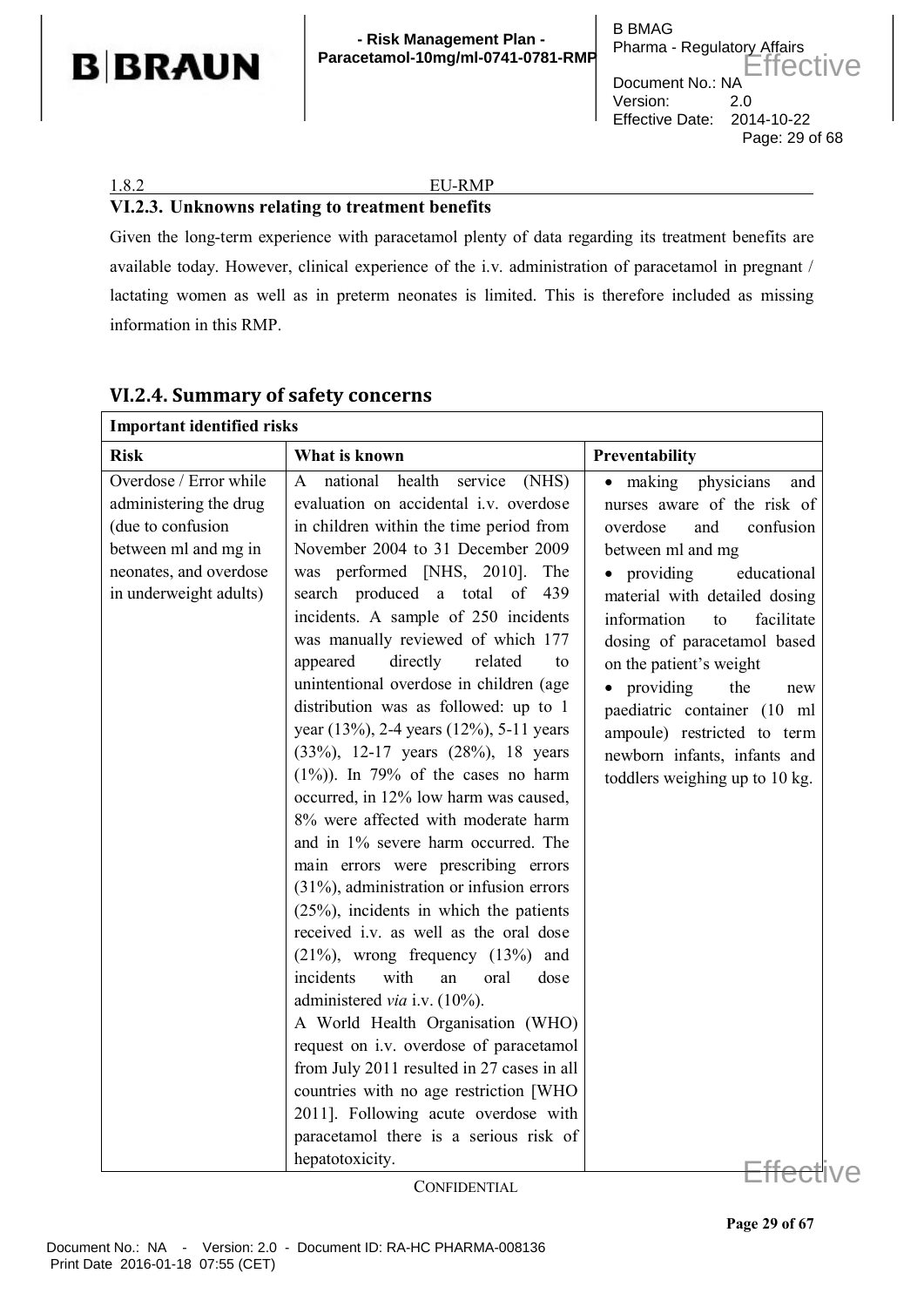

#### **- Risk Management Plan - Paracetamol-10mg/ml-0741-0781-RMP**

B BMAG Pharma - Regulatory Affairs Document No.: NA Version: 2.0 Effective Date: 2014-10-22 Page: 30 of 68 Effective

| 1.8.2                            | <b>EU-RMP</b>                                                                                                |                                    |  |  |  |
|----------------------------------|--------------------------------------------------------------------------------------------------------------|------------------------------------|--|--|--|
| Hepatobiliary Disorders          | In cases of paracetamol overdose there is                                                                    | of<br>hepatobiliary<br>The<br>risk |  |  |  |
| Abnormal<br>and<br>Liver         | a risk of liver injury including hepatitis,                                                                  | disorders and abnormal liver       |  |  |  |
| Function                         | and liver failure particularly in elderly                                                                    | function can be mitigated by       |  |  |  |
|                                  | subjects, in young children, in patients                                                                     | monitoring for early symptoms.     |  |  |  |
|                                  | with liver disease, in cases of chronic                                                                      |                                    |  |  |  |
|                                  | alcoholism, in patients with chronic                                                                         |                                    |  |  |  |
|                                  | malnutrition and in patients receiving                                                                       |                                    |  |  |  |
|                                  | drugs classified as 'enzyme inducers'.                                                                       |                                    |  |  |  |
|                                  | Over-dosing may be fatal in these cases.                                                                     |                                    |  |  |  |
|                                  | Increased levels of hepatic function tests                                                                   |                                    |  |  |  |
|                                  | are observed together with decreased                                                                         |                                    |  |  |  |
|                                  | prothrombin levels that may appear 12 to                                                                     |                                    |  |  |  |
|                                  | 48 hours after paracetamol overdose                                                                          |                                    |  |  |  |
|                                  | [Bray 1992].                                                                                                 |                                    |  |  |  |
| Drug Interaction with            | Concomitant use of paracetamol with                                                                          | Yes, by avoiding concomitant       |  |  |  |
| substance that prevent           | agents reducing blood coagulation has                                                                        | treatment with anticoagulants or   |  |  |  |
| clotting of blood and            | reported<br>been<br>to<br>increase                                                                           | enzyme inducing drugs.             |  |  |  |
| with substances that can         | effect<br>anticoagulation<br>leading<br>to                                                                   |                                    |  |  |  |
| induce hepatic enzyme            | haemorrhage.<br>Data<br>severity,<br>on                                                                      |                                    |  |  |  |
| activity                         | seriousness and outcomes of risk are                                                                         |                                    |  |  |  |
|                                  | not systematically available. However,                                                                       |                                    |  |  |  |
|                                  | such events are potentially serious,                                                                         |                                    |  |  |  |
|                                  | depending upon the extent and location                                                                       |                                    |  |  |  |
|                                  | of the haemorrhage.                                                                                          |                                    |  |  |  |
|                                  | Concomitant intake of drugs that induce                                                                      |                                    |  |  |  |
|                                  | hepatic enzyme activity can lead to                                                                          |                                    |  |  |  |
|                                  | increased metabolism of paracetamol to                                                                       |                                    |  |  |  |
|                                  | the reactive metabolite resulting in                                                                         |                                    |  |  |  |
|                                  | increased liver toxicity of paracetamol.                                                                     |                                    |  |  |  |
| <b>Important potential risks</b> |                                                                                                              |                                    |  |  |  |
| None                             |                                                                                                              |                                    |  |  |  |
| <b>Missing information</b>       |                                                                                                              |                                    |  |  |  |
| Limited information on           | No safety and efficacy data are available for premature newborn infants.                                     |                                    |  |  |  |
| the use in neonates and          |                                                                                                              |                                    |  |  |  |
| pre-mature neonates              |                                                                                                              |                                    |  |  |  |
| Use in Pregnancy and             | Clinical experience of the i.v. administration of paracetamol is limited.                                    |                                    |  |  |  |
| lactation                        | However, epidemiological data from the use of oral therapeutic doses of                                      |                                    |  |  |  |
|                                  | paracetamol indicate no undesirable effects in pregnancy or on the health of<br>the foetus / newborn infant. |                                    |  |  |  |
|                                  | Prospective data on pregnancies exposed to overdoses did not show any                                        |                                    |  |  |  |
|                                  | increase in the risk of malformation.                                                                        |                                    |  |  |  |
|                                  |                                                                                                              |                                    |  |  |  |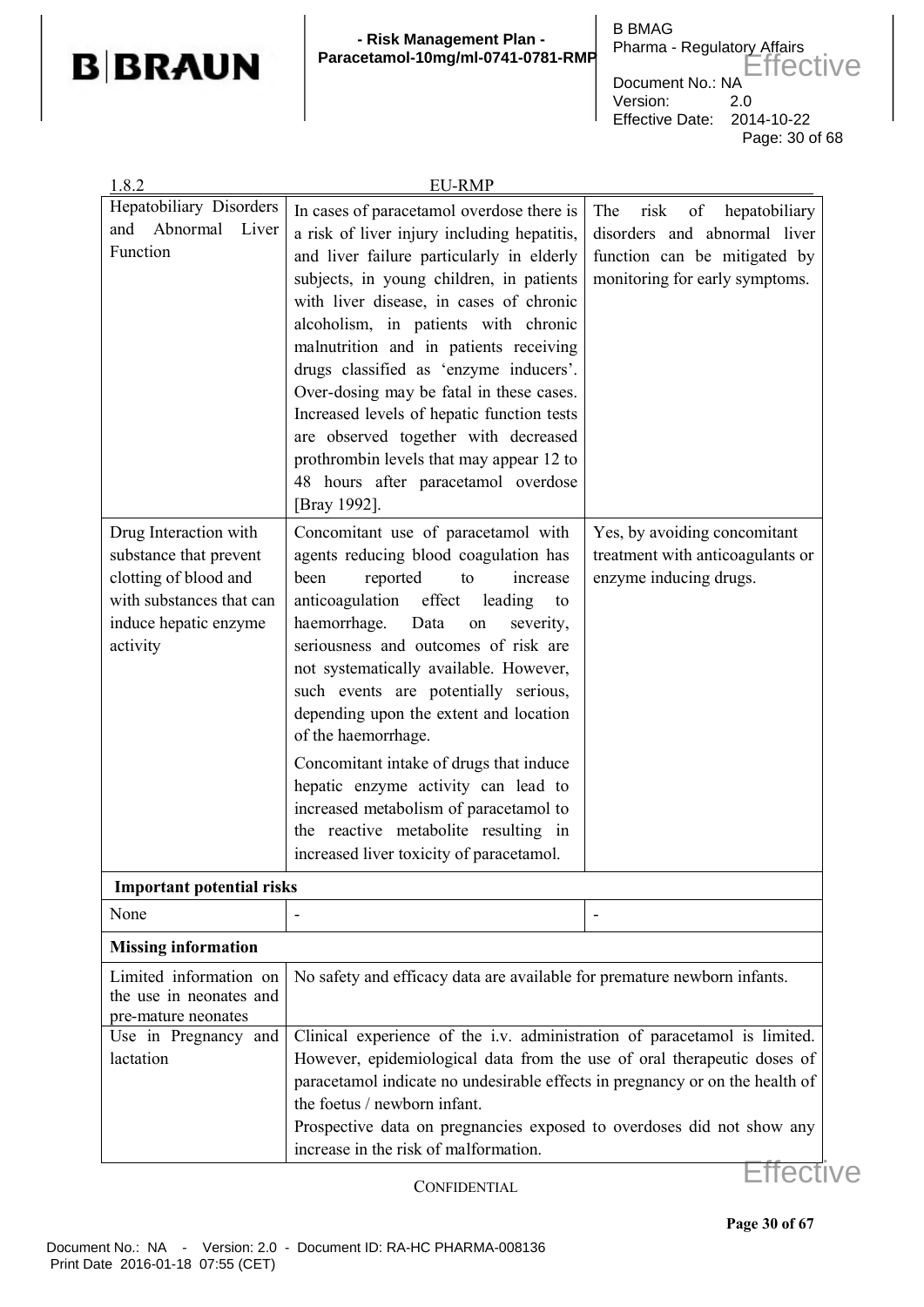

| 1.8.2 | EU-RMP                                                                                                                                                                                                                                  |  |  |  |
|-------|-----------------------------------------------------------------------------------------------------------------------------------------------------------------------------------------------------------------------------------------|--|--|--|
|       | No reproductive studies with the i.v. form of paracetamol have been                                                                                                                                                                     |  |  |  |
|       | performed in animals. However, studies with the oral route did not show<br>any malformation or foetotoxic effects.                                                                                                                      |  |  |  |
|       |                                                                                                                                                                                                                                         |  |  |  |
|       | Nevertheless, Paracetamol B. Braun 10 mg/ml solution for infusion should<br>only be used during pregnancy after a careful benefit-risk assessment. In<br>this case, the recommended posology and duration must be strictly<br>observed. |  |  |  |
|       |                                                                                                                                                                                                                                         |  |  |  |
|       |                                                                                                                                                                                                                                         |  |  |  |
|       |                                                                                                                                                                                                                                         |  |  |  |
|       | After oral administration, paracetamol is excreted into breast milk in small                                                                                                                                                            |  |  |  |
|       | quantities. No undesirable effects on nursing infants have been reported.                                                                                                                                                               |  |  |  |

# **VI.2.5. Summary of additional risk minimisation measures by safety concern**

The additional risk minimisation activities are for following risk:

**Overdose / Error while administering the drug (due to confusion between ml and mg in newborns, and overdose in underweight adults)**

**Risk minimisation measure(s):** 

**1) Direct Healthcare Professional Communication**

- **2) Posters dedicated to the nurses' offices**
- **3) Dose calculator**

Objective and rationale

- To draw the attention of HCPs to the risk of accidental overdose particular in children
- To inform the HCPs of the risk of confusion between mg and ml
- To give detailed instructions on the dosing of Paracetamol B. Braun 10 mg/ml solution for infusion in particular in children
- To highlight that the dose depends only on the patients weight
- To highlight that the volume to be administered may be very small
- Facilitation and acceleration of proper dose calculation

# **VI.2.6. Planned post authorisation development plan**

Not applicable. No additional post-authorisation development plan is proposed.